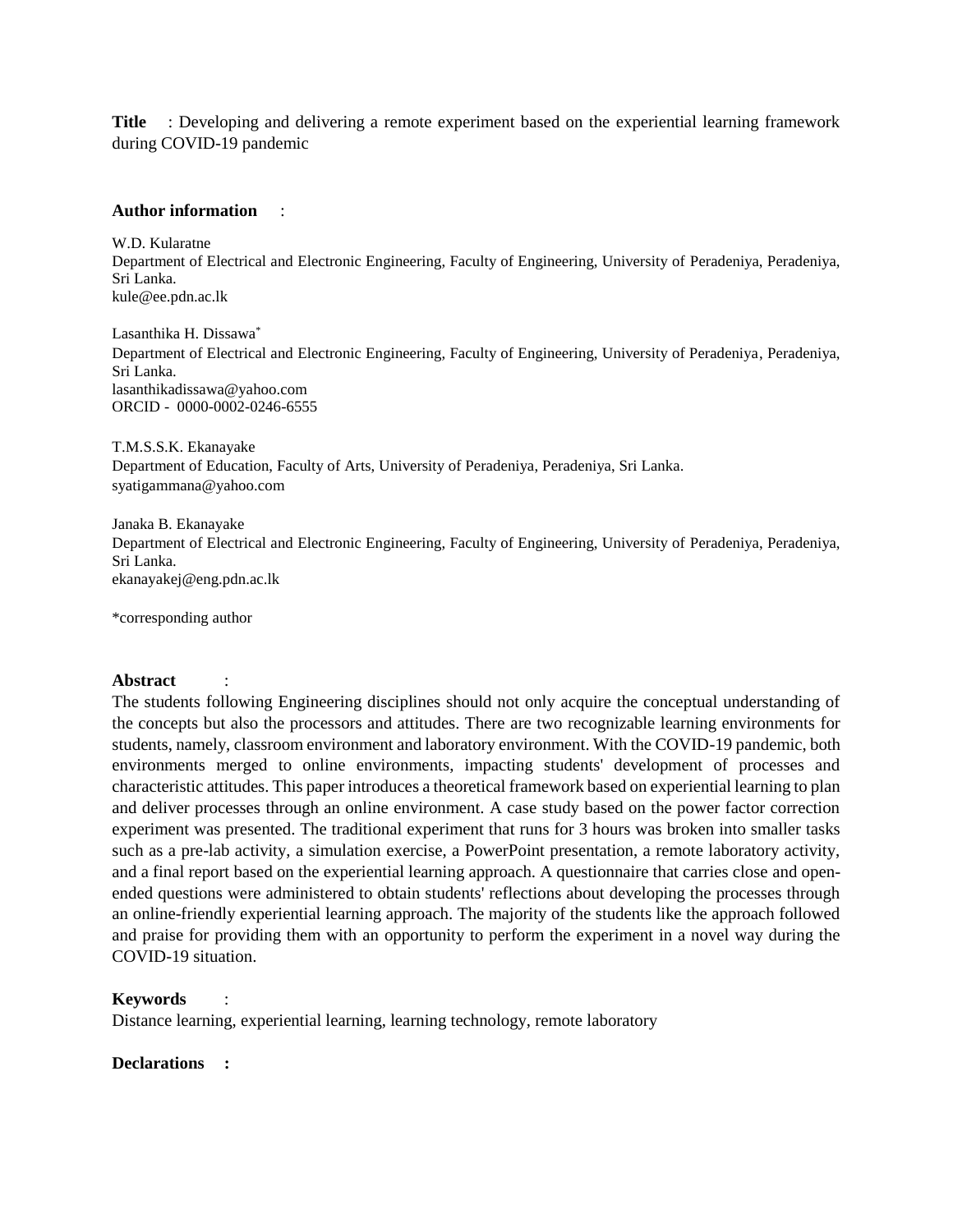**Funding** - This research did not receive any specific grant from funding agencies in the public, commercial, or not-for-profit sectors.

**Conflicts of interest/Competing interests** - The authors declare that they have no conflict of interest.

**Availability of data and material** - Not applicable.

**Code availability** - Not applicable.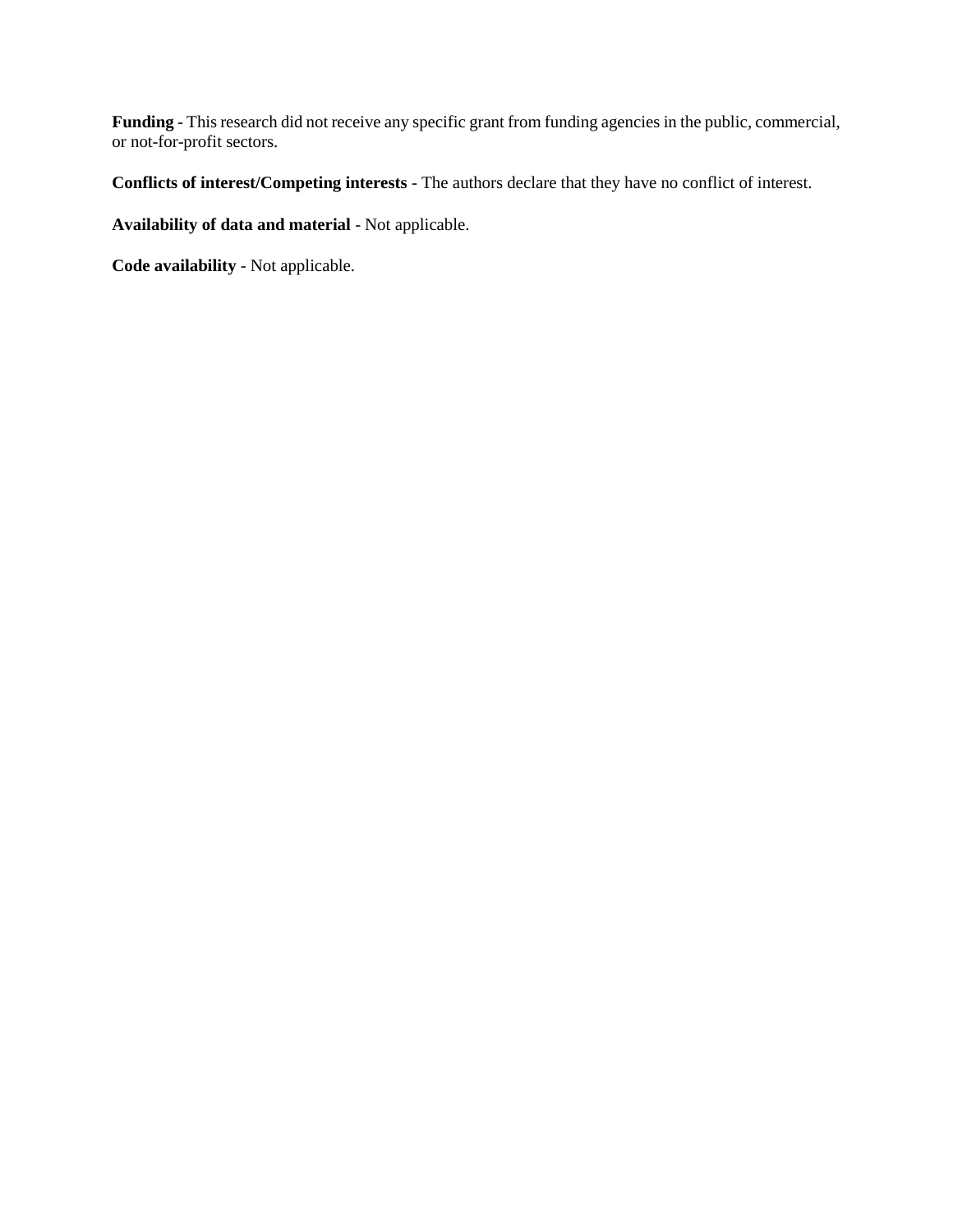# **Developing and Delivering a Remote Experiment based on the Experiential Learning framework during COVID-19 Pandemic**

#### **Abstract**

The students following Engineering disciplines should not only acquire the conceptual understanding of the concepts but also the processors and attitudes. There are two recognizable learning environments for students, namely, classroom environment and laboratory environment. With the COVID-19 pandemic, both environments merged to online environments, impacting students' development of processes and characteristic attitudes. This paper introduces a theoretical framework based on experiential learning to plan and deliver processes through an online environment. A case study based on the power-factor correction experiment was presented. The traditional experiment that runs for 2 hours was broken into smaller tasks such as pre-lab activity, simulation exercise, PowerPoint presentation, remote laboratory activity, and final report based on the experiential learning approach. The delivery of the lab under online mode delivery was presented. Then students' performance was compared before and after the online mode of delivery. It was found that students' performance in average has a distinct improvement. In order to obtain students' reflections about the online experiential learning approach, a questionnaire that carries close and open-ended questions were administered. The majority of the students like the approach followed and praise for providing them with an opportunity to perform the experiment in a novel way during the COVID-19.

**Keywords**: *Distance learning, experiential learning, learning technology, remote laboratory*

### **1. Introduction**

Teaching engineering means more than enabling students to acquire knowledge. It is necessary to foster comprehension of a combination of content, processes and characteristic attitudes related to the topic being studied. Content includes abstract concepts, laws, and theories, whereas processes include observation, classification, measurement, inference, prediction, and communication. Characteristic attitudes involve being curious and imaginative and being enthusiastic about asking questions and solving problems. It is important to focus on the development of these three dimensions among students.

In Engineering disciplines, the content is transferred to students in a classroom environment. The only way to grasp the practical knowledge and experiences for processes is through laboratory experiments. Specially, the experience obtained through experimental work is important as students are focused more on solving problems in real situations. Further, the practical experience gained through laboratory experiments helps to improve skills of applying theoretical knowledge in practical situations (L. Feisel et al., 2002).

The COVID 19 pandemic has imposed a global shutdown of various activities, including educational activities. This resulted in transforming the classroom learning environment into an online learning environment. The challenges and the opportunities of crisis-response migration methods of universities are discussed in (Adedoyin & Soykan, 2020). With COVID 19 pandemic, the delivery of the content is done online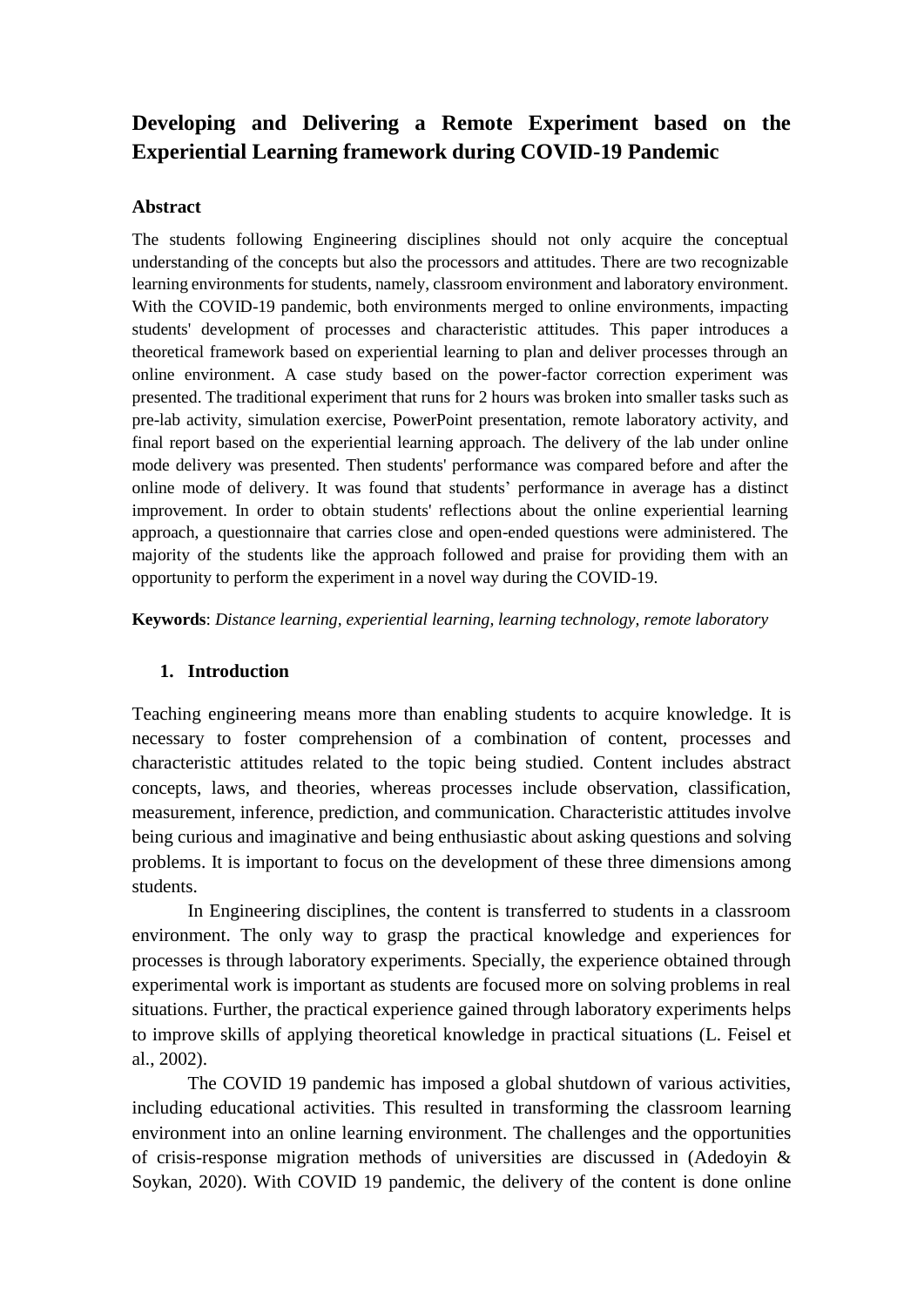successfully using platforms like Zoom and Microsoft Teams. Reference (Tang et al., 2020) shows that flipped learning improved students' learning, attention, and evaluation of courses. However, there is always a question among engineering educators, whether they are able to develop processes and characteristic attitudes of students when switched to online learning environment.

Reference (Almeida et al., 2009) state that in order to provide a good context for making students effectively understand what they are being taught, tasks designed as investigation activities and uses real data and/or asking for problem-solving, that is, learning by experience, can effectively be used. In experiential learning, the 'learning' relies on the practical aspects and the experience being considered the key to success in the educational act. This approach based on experience adds good value to the student's individuality, develops his/her action skills, reflection skills, critical and innovative thinking, initiative, motivation, curiosity, and trust in his/her own person (Gorghiu & Santi, 2016).

According to (Kolb, 1984) experiential learning consists of four stages: concrete experience, reflective observation, abstract conceptualization and active experimentation. That is, learning starts with the active involvement of a learner in getting experience by doing something individually or as a team; then the learner taking a time-out from 'doing' and stepping back from the activity and reviewing what has been experienced and done. The above stages are followed by the process of making sense of what has happened and involve interpreting the events and understanding the relationships between them, drawing upon theory from textbooks for framing and explaining events, models they are familiar with, ideas from colleagues, previous observations, or any other knowledge that they have developed. Finally, the learner considers how they are going to put what they have learnt into practice. This cycle is shown in [Figure 1.](#page-3-0) An improved form of Kolb's experiential learning cycle consists of contextually rich concrete experience, critical reflective observation, contextual-specific abstract conceptualization, and pragmatic active experimentation is proposed in (Morris, 2020).



<span id="page-3-0"></span>Figure 1 Experiential learning cycle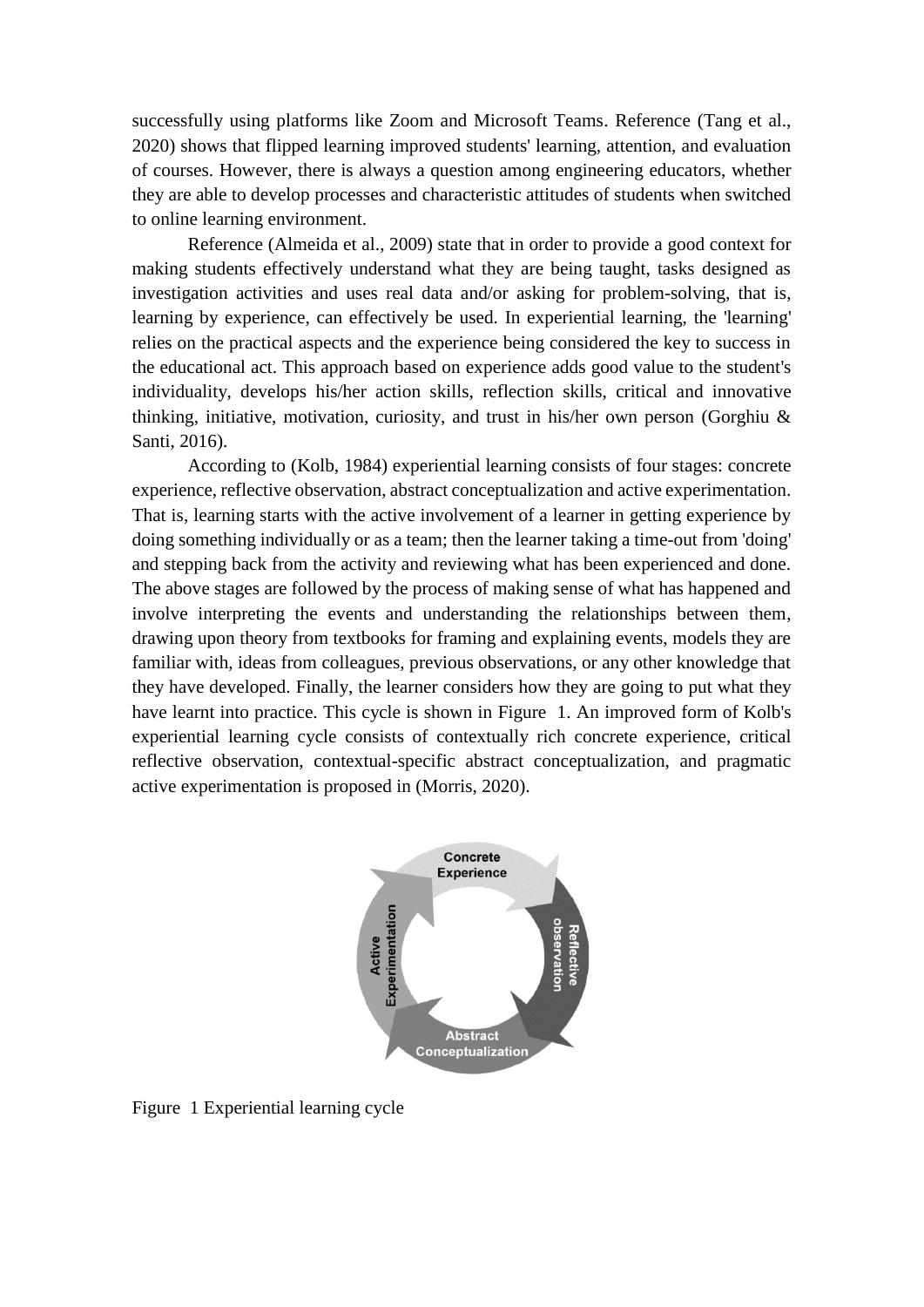#### **2. Online Modes of Getting Concrete Experience**

Prior to the pandemic, most of the experiments were performed in the laboratory environment and simulation environment. In the laboratory environment, the students work on real equipment and instruments, and they obtained the skills to use measuring equipment and experiences of real-world practical problems. On the other hand, the simulation laboratories are conducted as a pre-lab exercise to obtain an idea of the actual outcome of the experiment (L. D. Feisel & Rosa, 2005) before performing it in a real laboratory and also they are conducted for explaining theoretical concepts (Balamuralithara & Woods, 2009). Further, simulation laboratories are conducted as an alternative way of doing experiments related to expensive or large systems, which are not practical for doing in a university laboratory environment. Simulations are also used to demonstrate the events that are not easily seen, such as current flow, heat transfer and electromagnetic fields (Bourne et al., 2005). As the software represents simplified mathematical models of complex real systems (Mosterman et al., 1996), in some cases, the simulation does not provide accurate results.

During the COVID-19 pandemic lock-down period, many universities explored online modes of performing experiments such as (a) simulation labs, (b) remote labs and (c) virtual labs (Odeh et al., 2013).

From simulation-based laboratories, the experience and the practical knowledge obtained by the student depends on the capabilities, authenticity and constraints of the software (Ertugrul, n.d.). But it can be conducted as a substitution for some experiments, as mentioned earlier. Reference (Das, 2018) proposes a MATLAB-Simulink modelling based experiment to understand the characteristic of solar PV cells and solar PV systems. A virtual microgrid experiment introduced in (Chai et al., 2020) uses Simscape, an electrical power system toolbox in MATLAB/Simulink software package, to model the microgrid. Students can download and install software packages and libraries on their personal computers and can do the experiment remotely. The simulation tools give a robust platform to create models and help to analyze the behaviour and performance of systems but do not provide the students with a feeling of the real presence of laboratory equipment (Peterson & Feisel, n.d.).

A laboratory that could give access to operate and control the real equipment via the internet is called a remote lab. This allows the students to undertake the experiments through the internet. Students can access the remote lab using their personal computers via a web browser application and can send commands to control the lab equipment. The commands will go through a server and execute the command in the real equipment. The results of the experiment will be displayed at the student's computer. For example, a web API that conforms to the Web of Things standard to control a microscope was developed (Collins et al., 2021). It provides a modern graphical control interface and allows multiple microscopes to be controlled by one computer. Further, it facilitates sharing of equipment between local or remote users. The steps of implementing remote microscopy are discussed in (Goldberg & Dintzis, 2007). A digital camera that was attached to a light microscope provides the images of slides. The students can control this light microscope from a remote location via virtual microscopy software. The authors (Odeh et al., 2013)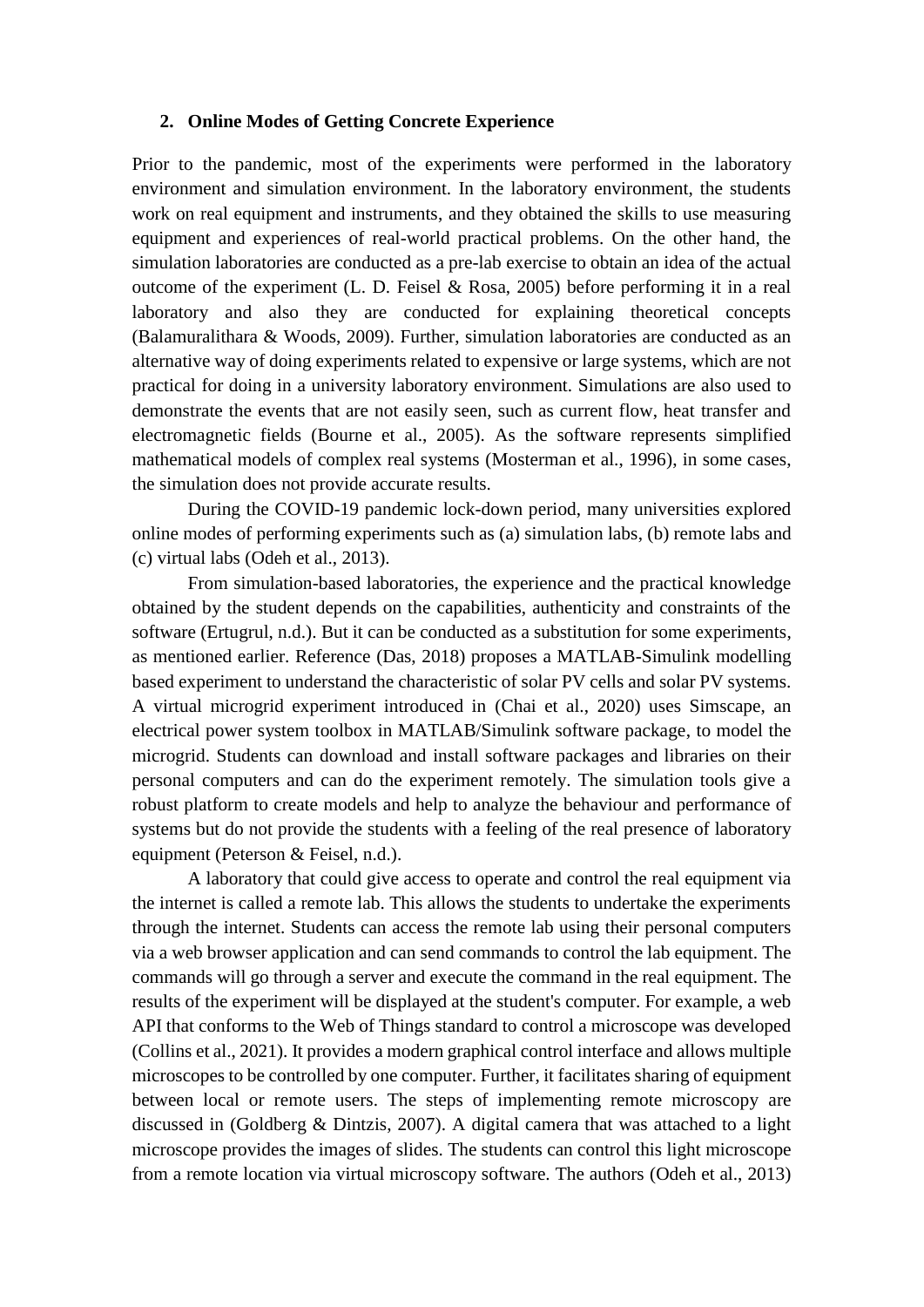created a remote electronic Engineering lab based on Augmented Reality using a video camera and real experimental electronic tool kit. The camera transfers a live video of the electronic kit at the remote lab. In this remote lab, students can draw circuit connections on a webpage. Then, after the verification of the connections, the data were emulated onto a real multimeter. The remote lab provides experiences of practical issues that would not occur in a simulation environment (Ferreira et al., 2002). Therefore, remote labs are good choices for distance learning, and it allows the students to do experiments on real equipment located at a distance through the internet.

The virtual lab is not a real lab, but the entire infrastructure required for a real lab setup is obtained through computer-generated graphics, and it generates results from software simulations (Ma & Nickerson, 2006). Some virtual labs are developed only using computer-generated graphics, and some are developed using computer-generated graphics, virtual reality sensors, and leap motion control device. In the latter, virtual reality sensors will capture the overall body movements and send the information to the computer to render them in the virtual environment. Further, the hand and finger movements are identified by the leap motion device, and it communicates with the virtual reality sensor and transfers this data to the computer to translate the movements of the students into a virtual environment. The graphics in a virtual environment are maintained in the same form as a real device. This kind of virtual laboratory is effective in increasing student's knowledge and understanding of handling equipment as students can visualize and experience the whole experimental process. Reference (Hasan et al., 2020) presented a virtual electric machines laboratory using Oculus Rift, Unity3D, and Leap Motion to do experiments in a safe environment to gain a broad understanding of the concepts of how electric machines work. A virtual instrumentation and measurement laboratory was reported in (Valdez et al., 2014). Since it used 3D components, students can get a real visualization of the circuit components. But this is a full software program (no hardware components were included) that will not provide real results. A virtual lab for real-time control of a mobile robot is presented in (Solak et al., 2020). In this lab setup, an IP camera was fixed to monitor the indoor laboratory and the mobile robot in real-time. The students can place a virtual target or virtual obstacles anywhere on the video generated by the IP camera. The navigation of the robot is monitored through the personal computer web server. The web server on the single-board computer in the robot can communicate with the student's PC, and it can execute the developed application software on the robot. Further, the robot can control manually through the web environment. From this kind of simulation-based virtual labs, students do not gain experience in analyzing and interpreting real-world results.

Even though the literature provides different online approaches that can be applied to develop skills and experience related to processors, they do not provide a theoretical framework that can be used when developing and delivering online experiments. The paper presents an experiential learning approach for a remote power factor correction experiment as a case study.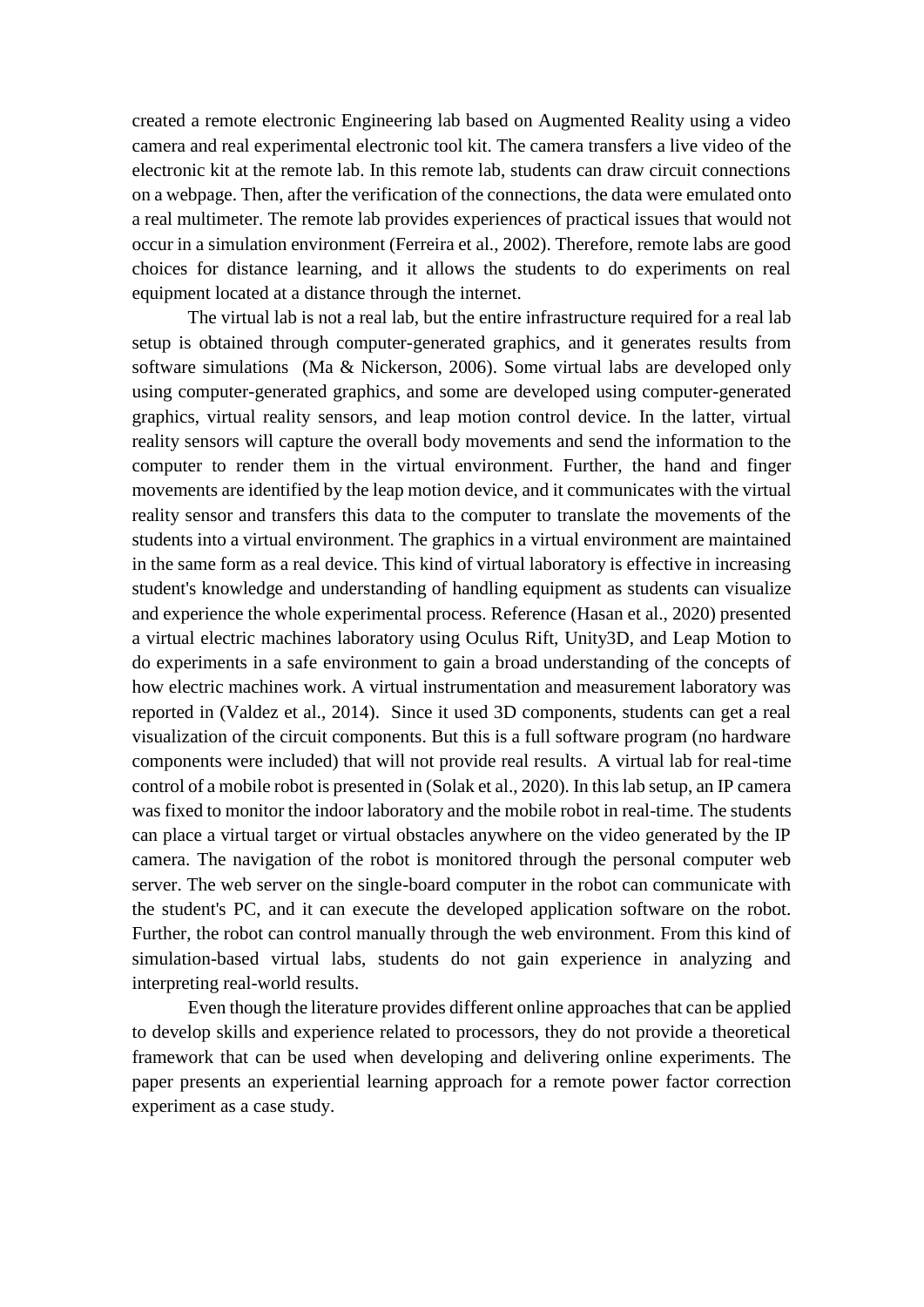# **3. Method**

According to (Osipov et al., 2015), the ideal online lesson duration is 15–20 min. Its further states that it is hard for both the teacher and the student to study for more than 30 min at a time. Further, reference (Basilaia & Kvavadze, 2020), which reports a transition to the online mode of delivery during the COVID-19 pandemic, states that when the online teaching has started, changes in the duration of the online lessons were done to avoid prolonged contact of the students with a computer. Considering these facts, the usual laboratory session was changed while following the experiential learning cycle shown in [Figure 1.](#page-3-0)

This laboratory session was given to the students after a comprehensive lecture. In order to provide the laboratory session as short duration lessons, it was planned as described in Table 1. A PowerPoint presentation was used to reiterate the subject content after they have completed the first simulation exercise.

| <b>Experiential learning cycle</b>    | <b>Activity</b>   | <b>Description</b>                                            |  |  |  |
|---------------------------------------|-------------------|---------------------------------------------------------------|--|--|--|
| <b>Active experimentation</b>         | Pre-lab work      | This is a personalized activity                               |  |  |  |
|                                       |                   | and discusses in more detail in                               |  |  |  |
|                                       |                   | Section 3.1.                                                  |  |  |  |
|                                       |                   |                                                               |  |  |  |
| <b>Concrete experience and</b>        | Simulation and    | A simulation followed by a                                    |  |  |  |
| <b>Reflective observation</b>         | reflections       | number of short questions were                                |  |  |  |
|                                       |                   | included for students to reflect                              |  |  |  |
|                                       |                   | on the simulation activity. The                               |  |  |  |
|                                       |                   | details of this activity are given                            |  |  |  |
|                                       |                   | in Section 3.2.                                               |  |  |  |
| <b>Abstract conceptualization</b>     | PowerPoint        | As described in Section 3.3, a<br>PowerPoint presentation was |  |  |  |
|                                       | presentation      |                                                               |  |  |  |
|                                       |                   | given for students so that they                               |  |  |  |
|                                       |                   | could connect what they learn to                              |  |  |  |
|                                       |                   | theory                                                        |  |  |  |
| Concrete experience                   | Remote laboratory | They could connect to<br>the                                  |  |  |  |
|                                       | activity          | laboratory setup remotely and                                 |  |  |  |
|                                       |                   | carry out a simple power factor                               |  |  |  |
|                                       |                   | correction experiment. This is                                |  |  |  |
|                                       |                   | described in Section 3.4.                                     |  |  |  |
| <b>Reflective</b><br>observation<br>& | Final report      | This is designed for students to                              |  |  |  |
| <b>Abstract conceptualization</b>     |                   | on observation<br>reflect<br>and                              |  |  |  |
|                                       |                   | connect it to the field. This is                              |  |  |  |
|                                       |                   | described in Section 3.5.                                     |  |  |  |

Table 1 Activities based on the experiential learning cycle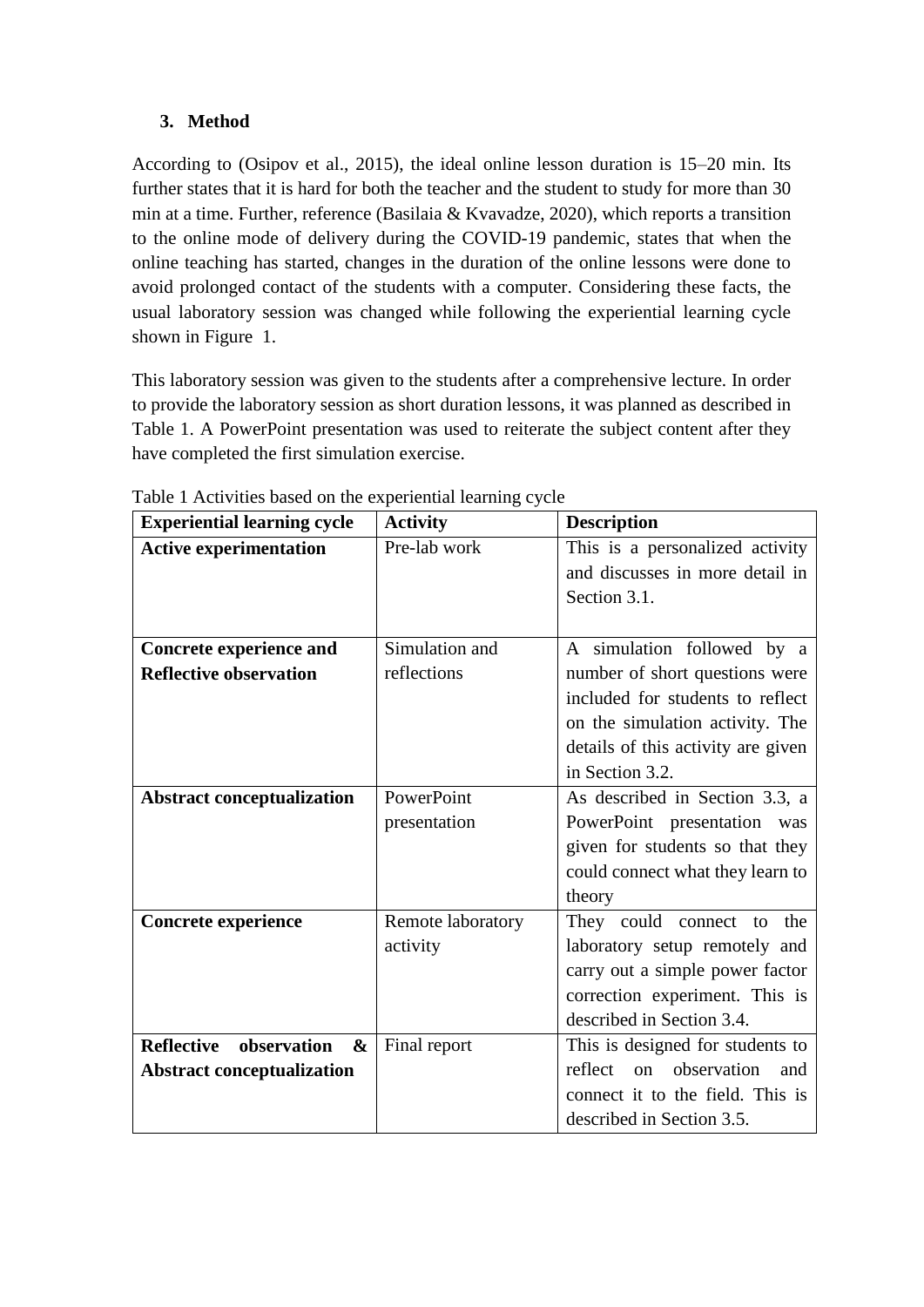# *3.1.Pre-lab Work*

This contains a number of short tasks that help students to connect the activities that they do into the real world. All the tasks were based on a single-phase pump load connected to a 230 V rms supply. In order to personalize the activity, the capacity of the pump was tie with the student's registration number. The capacity of the pump is 7.5Z kW (where Z is the reminder of the [Registration number/3] plus 1), and the operating power factor at 100% loading is at 0.87. The tasks are given in Table 2.

| <b>Task</b> | <b>Description</b>                                                          |
|-------------|-----------------------------------------------------------------------------|
|             | Represent the load by a resistor $(R)$ in series with an inductor $(L)$     |
| $\gamma$    | The pump is connected to a distribution board 20 m apart. Select a suitable |
|             | cable to supply the pump (cable data was given)                             |
|             | Calculate the capacitance required to improve the power factor to 0.99      |
|             | Compare the power loss and voltage drop across the cable without and with   |
|             | the capacitor                                                               |

Table 2 Tasks given in the pre-lab work

# *3.2.Simulation and Reflections*

This simulation exercise is based on the 'Circuit Simulator Applet' available at https:// falstad.com/circuit/. The reason for using this Applet is easy accessibility. In the usual classroom, PSCAD is used. The installation of this software will need special support, and also, data charges to download the software is not affordable to some students. This simulation is based on the pre-lab work that they did. An instruction sheet was given to use the Circuit Simulator Applet. The tasks are given in Table 3.

| <b>Task</b>           | <b>Description</b>                                                              |  |  |  |
|-----------------------|---------------------------------------------------------------------------------|--|--|--|
|                       | Implement the R-L representation of the pump load considered in the prelab      |  |  |  |
|                       | in 'Circuit Simulator Applet.'                                                  |  |  |  |
| $\mathcal{D}_{\cdot}$ | Using the scopes available in the Applet, obtain the waveforms of load current, |  |  |  |
|                       | load voltage, and power consumed by the resistive part of the load and          |  |  |  |
|                       | inductive part of the load.                                                     |  |  |  |
| 3                     | Using the waveform obtained, calculate the power factor of operation and        |  |  |  |
|                       | compare it with the calculated value.                                           |  |  |  |
| $\overline{A}$        | Implement the above load with the power factor correction capacitor in          |  |  |  |
|                       | 'Circuit Simulator Applet' and obtain the load voltage and current.             |  |  |  |
| 5                     | Obtain using the Applet the losses in the cable when the pump is operating at   |  |  |  |
|                       | 100% loading without and with the power factor correction capacitor and         |  |  |  |
|                       | compare the results with the calculated value                                   |  |  |  |
| 6                     | Reflect on the calculated and simulated results for any discrepancies and write |  |  |  |
|                       | down reasons for such discrepancies.                                            |  |  |  |

Table 3 Tasks for the simulations and reflections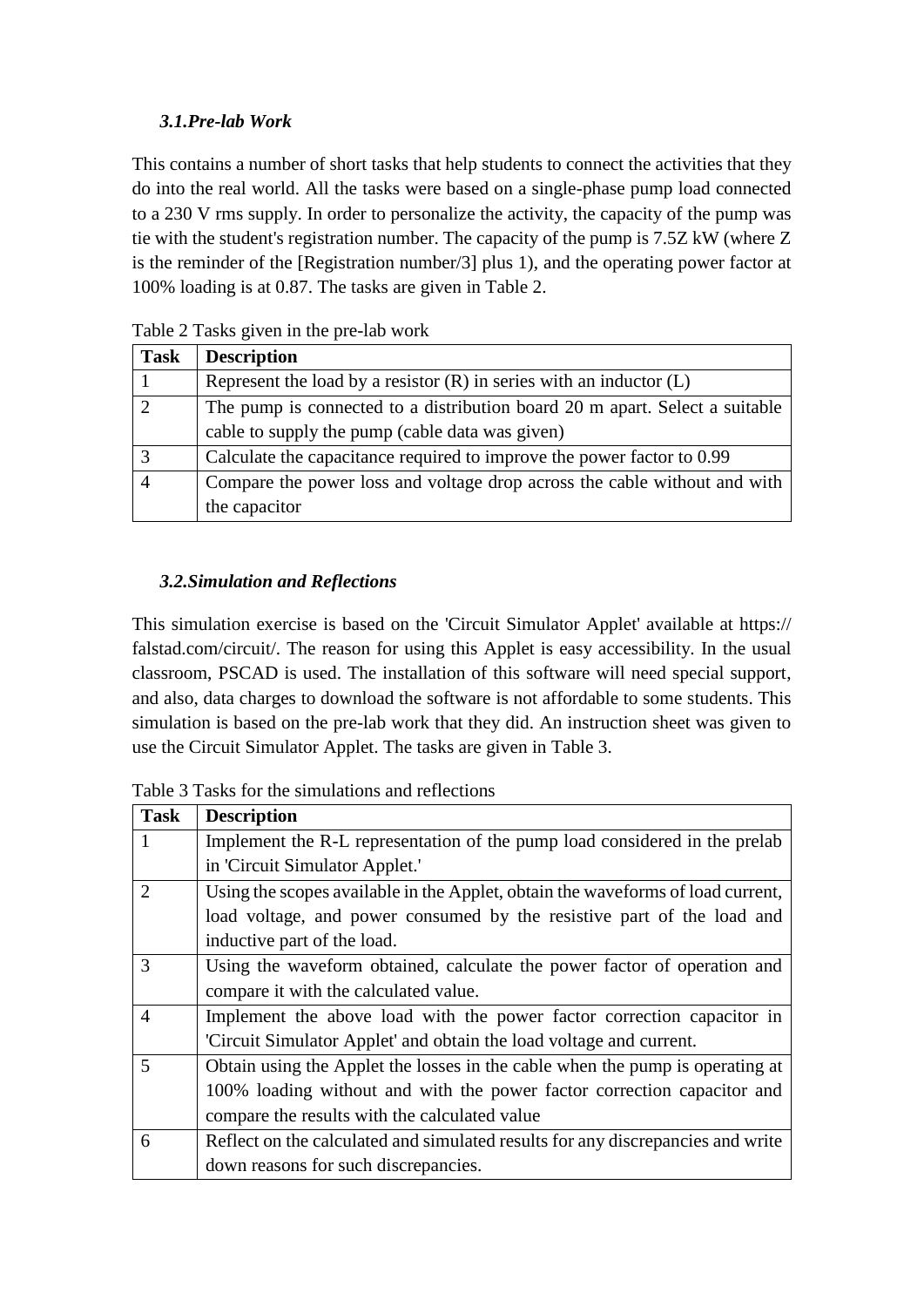### *3.3.PowerPoint presentation*

This presentation carried different types of real loads and their R-L representation, consequences of low power factor operation, power factor measurement techniques, and power factor correction. Some slides are shown in [Figure 2.](#page-8-0)



<span id="page-8-0"></span>Figure 2 Some slides provided for abstract conceptualization

### *3.4.Online laboratory activity*

This section provides comprehensive commentary on the development of the laboratory setup. [Figure 3](#page-9-0) provides the overall setup developed. The power factor improvement circuit consists of a resistor, inductor, capacitor, relay switch and a variac. The sensor circuit consists of a current sensor, voltage sensor, an op-amp circuit to obtain power factor and Arduino UNO controlling board. Raspberry pi and the oscilloscope were exposed to the internet using two real IPs such that they can be accessed through the internet from any network.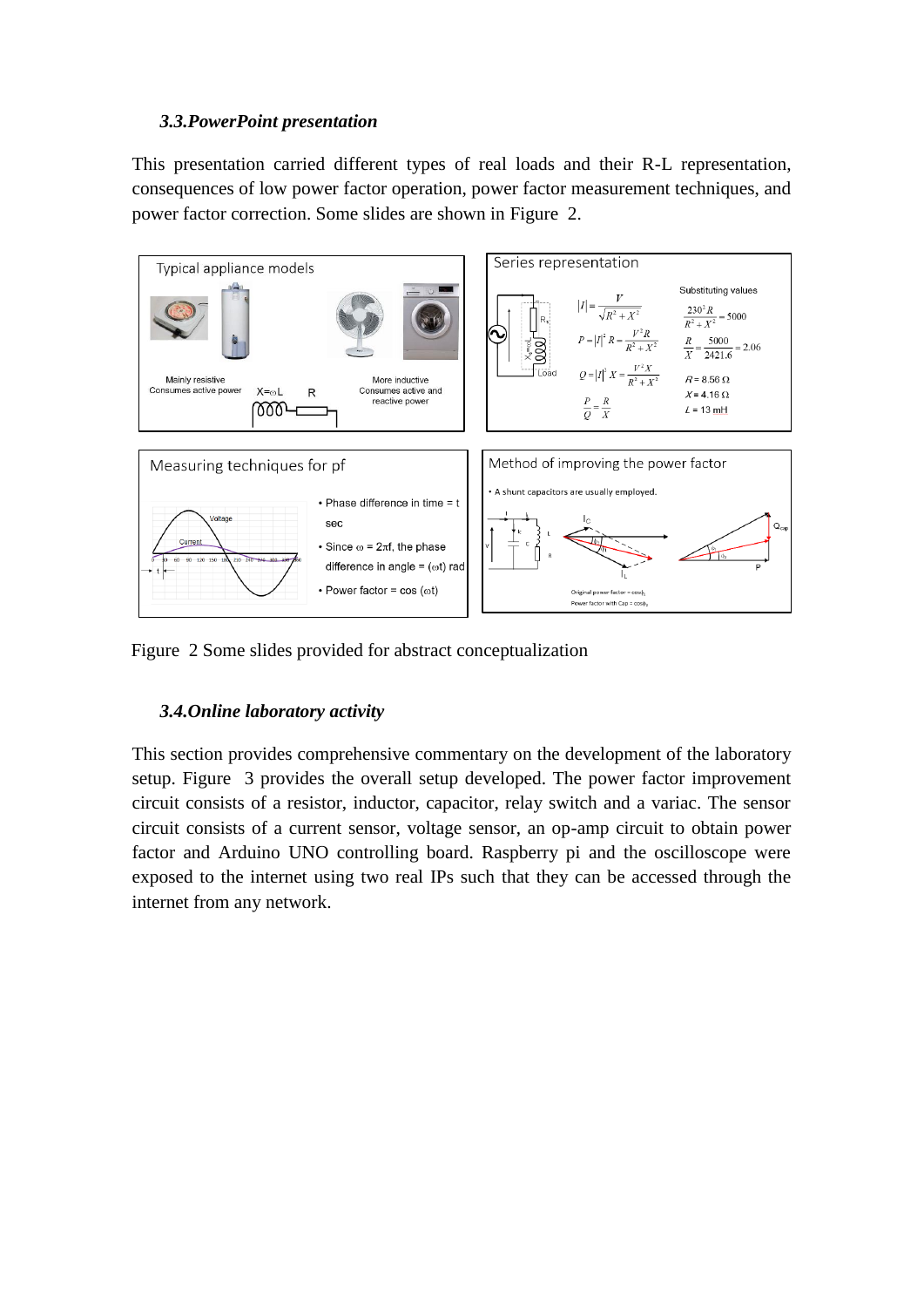

<span id="page-9-0"></span>Figure 3 Components of the online laboratory setup

# *3.4.1. Power factor improvement circuit*

[Figure 4](#page-9-1) shows the hardware setup used in the power factor correction experiment. The relay switch is used to connect or disconnect the capacitor to the RL load. The relay signal is given via a raspberry pi digital output port. The relay ON and OFF commands were given to the raspberry pi by a remote user via a web application.



<span id="page-9-1"></span>

# *3.4.2. Sensor circuit to obtain voltage, current and power factor measurements*

[Figure 5](#page-10-0) shows a diagram of the sensor circuit. It consists of current and voltage sensing devices, op-amp ICs, an XOR gate IC and Arduino-UNO microcontroller board. The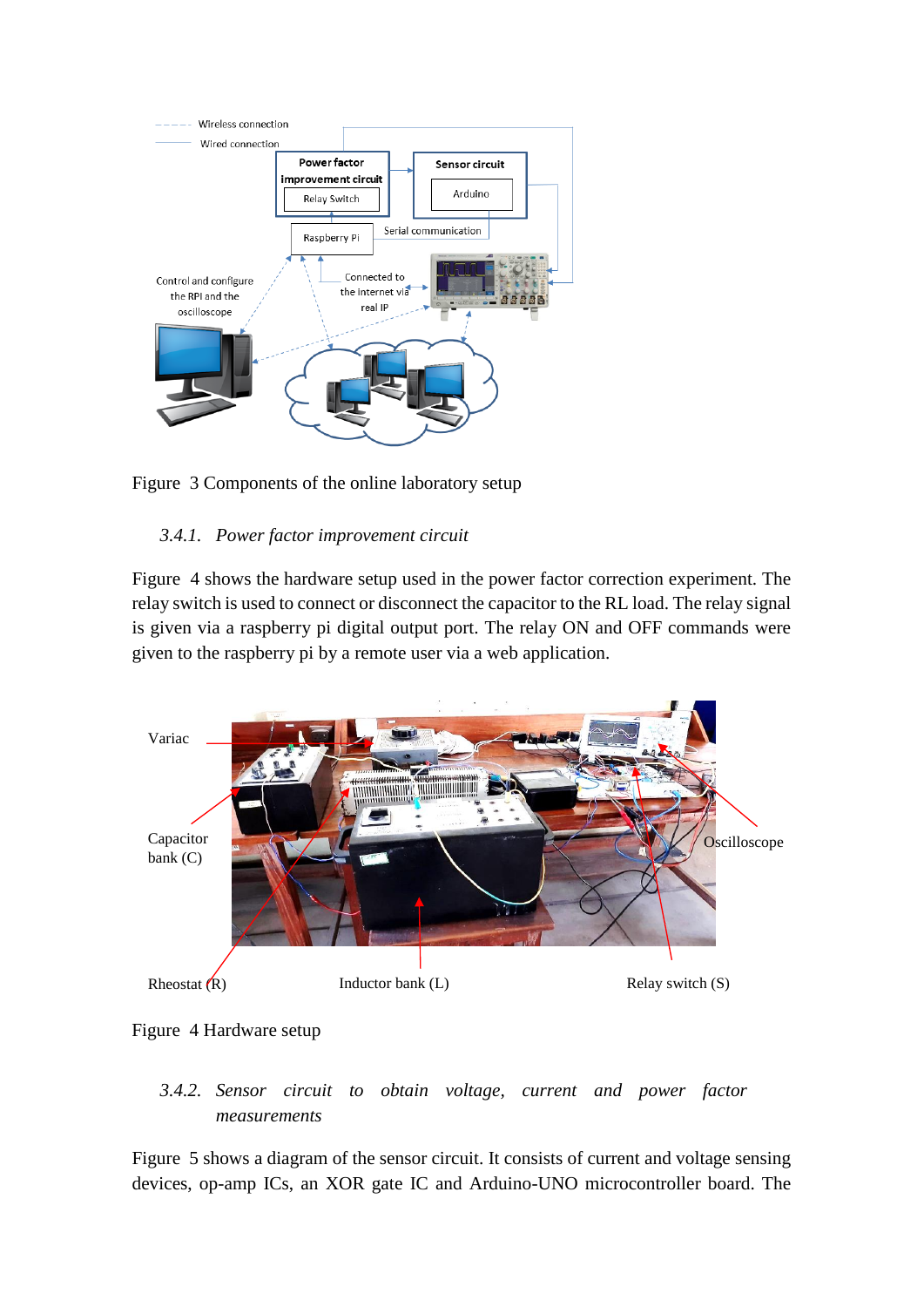voltage and current sensing devices were used to measure the voltage and current of the circuit. To obtain the power factor, the op-amp comparator circuit was used with an XOR gate. The sensing signals were sent to the analog input pins in the Arduino board, and the pulse generated by the XOR gate IC was also set to a digital input pin of the Arduino board. The mathematical calculations were bone inside the Arduino board to obtain root mean squared voltage, root mean squired current, and the power factor.

#### *3.4.3. Web-based Oscilloscope*

To observe the circuit current and voltage waveforms, an oscilloscope was used with a current probe and isolated voltage probes. The Oscilloscope, current probe and voltage probes used were Tektronix MDO 3014, Tektronix A622 and GW-Instek GDP-025. The MDO 3014 oscilloscope was used, which can access through the internet. The URL of the oscilloscope was placed as a button in the GUI to enable students to access it.



<span id="page-10-0"></span>Figure 5 Sensing circuit

#### *3.4.4. The graphical user interface of the system*

[Figure 6](#page-11-0) shows the graphical user interface (GUI) of the lab setup. HTML and CSS coding were used on the GUI programming. The interface shows the voltage, current and power factor measurements of the RLC circuit. Further, to operate the relay switch (to add or remove the capacitor from the RLC circuit), a button was placed. The button toggles between 'add capacitor' and 'remove capacitor'. Furthermore, a link was added to access the oscilloscope.

In order for students to explore a different aspect of the experiment individually, an instruction sheet was developed while providing clear instructions. Each student was assigned a specific time to access the laboratory setup. This was to minimize any issues that may create due to high traffic. The tasks that students were asked to carry out are summaries in Table 4.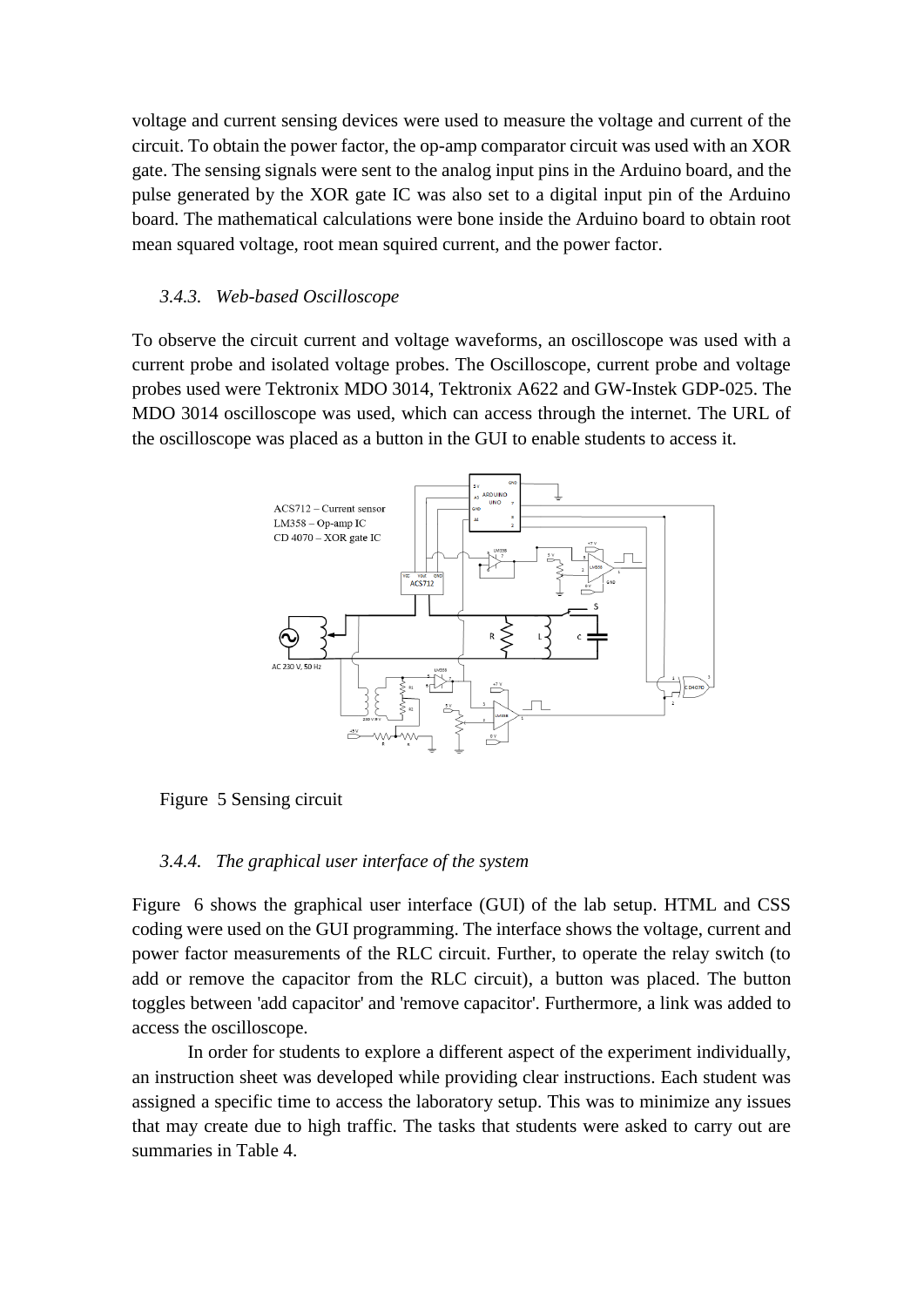

<span id="page-11-0"></span>Figure 6 Graphical user interface of the lab setup

Table 4 Activities in the online lab

| <b>Task</b> | <b>Activity</b>                                                           |  |  |  |
|-------------|---------------------------------------------------------------------------|--|--|--|
|             | When the toggle switch is at the 'add capacitor' position, obtain the     |  |  |  |
|             | measurements of voltage, current and power factor.                        |  |  |  |
|             | Go to the oscilloscope window and observe the waveform patterns. Also,    |  |  |  |
|             | using the oscilloscope settings, calculate the power factor.              |  |  |  |
| 3           | Go back to the initial window                                             |  |  |  |
|             | Click on the "Add Capacitor" to on the switch the power factor correction |  |  |  |
|             | capacitor                                                                 |  |  |  |
| 5           | Obtain the voltage, current and power factor readings                     |  |  |  |
| 6           | Go back to the oscilloscope window and observe the waveform patterns.     |  |  |  |
|             | Also, using the oscilloscope settings, calculate the power factor         |  |  |  |

# *3.5.Final report*

The final report is a formal report where students are asked to report the results of each activity carried out under Sections 3.1. to 3.4. Students are then asked to add a discussion about discrepancies of different results and reasons for them. It is anticipated that this report will be a take-home guide to apply their knowledge to wide applications when they graduated as Engineers.

# **4. Student Performance and Reflections**

[Figure 7](#page-12-0) shows the marks distribution of student who did the experiment on power factor correction from 2017 to 2021. From 2017 to 2019, the experiment was done in the laboratory. Students submitted a pre-lab report as described in Table 1 prior to doing the experiment and then submitted the final report. The main difference between the way the experiment was conducted prior to the COVID period and after 2020 were no simulation activity, a 2-hour long laboratory experiment, and conducting the experiment in groups of 3 students. In 2020, students individually did the first three steps in Table 1, i.e., pre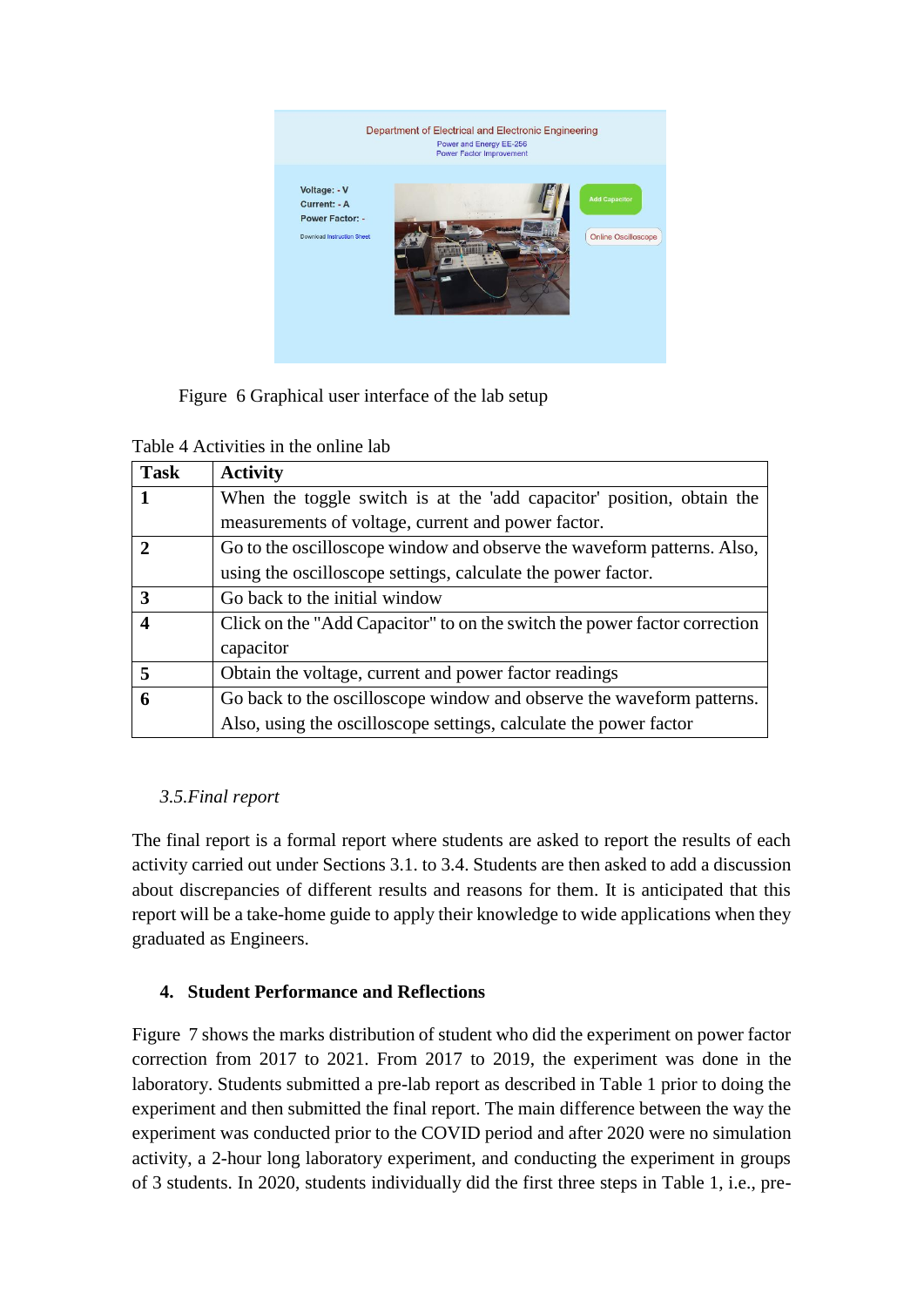lab work, simulations and reflections, and PowerPoint presentation. The remote laboratory setup was not available that year. This paper describes the steps followed in 2021. The main difference noted when the student did the experiment as groups and as individuals is existence of some outliers in 2020 and 2021. More importantly, on average, students' performance was improved when adopting the methodology described in this paper.



<span id="page-12-0"></span>Figure 7 The marks distribution of student who did the experiment on power factor correction from 2017 to 2021

In order to assess whether students fulfil the intended learning outcomes, a google form was developed that provided some close-ended questions and open-ended questions. Table 5 summaries the responses to some of the close-ended questions:

| <b>Question</b>                                       | <b>Strongly</b> | Agree         | <b>Other</b>  |
|-------------------------------------------------------|-----------------|---------------|---------------|
|                                                       | Agree %         | $\frac{0}{0}$ | $\frac{0}{0}$ |
| Narrated PowerPoint presentation provided a           | 51.7            | 40            | 8.3           |
| good insight into the online experiment               |                 |               |               |
| The simulation was intellectually simulating          | 16.7            | 46.7          | 36.6          |
| Simulation and PowerPoint provided a good             |                 |               |               |
| base so that I could connect this experiment to       | 23.7            | 33.9          | 42.4          |
| real world                                            |                 |               |               |
| The instruction sheet provided for the online<br>42.4 |                 | 50.8          | 6.8           |
| lab was informative and useful                        |                 |               |               |
| Allowing to visualize the oscilloscope trace          | 20.0            | 46.7          | 33.3          |
| was useful                                            |                 |               |               |

Table 5 Questions and Student's responses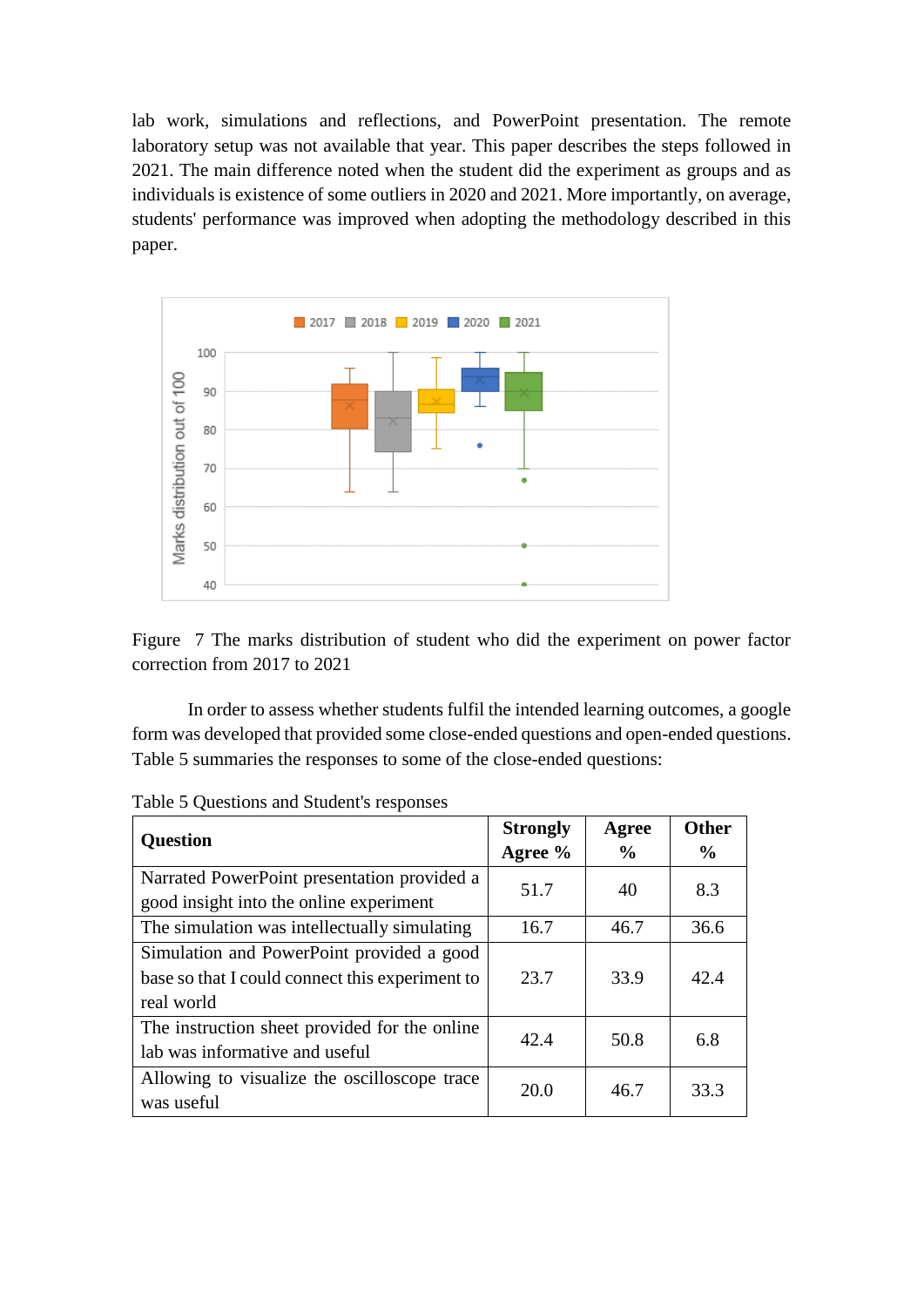For the close-ended question, 'under COVID-19 learning from home situation, the online lab backed by PowerPoint presentation and simulations was an ideal alternative,' the response is shown in [Figure 8.](#page-13-0)



<span id="page-13-0"></span>Figure 8 Student responses

Some of the responses to the open-ended questions are given in the following quotes:

*"It is a good opportunity for us to complete our lab assignments online in this pandemic situation. But we are missing the hand on experience, which is really important".*

*"With the situation of the country, this way of conducting lab sessions is very useful as we can come with a good idea about the lab session though we couldn't make our own setup. This gave me a good experience never had before. Allowing time slots to use the setup individually is really good as everyone can engage in this lab session. Everything was well planned and thank you for trying something new".*

*"The instruction sheet and the video before the lab is very understandable and sufficient for doing the lab".*

*"I think it's a very good idea to provide us with a virtual laboratory experience during this period as it can be considered as one of the best alternatives for physical labs. I believe that this can be improved to a great extent by adding more features such as the ability to change component values. In addition, login credentials (or something similar) can be assigned to us so that only one student can access the lab during a given time slot. The key feature I saw in this virtual lab concept was that we are seeing a realistic result, rather than a simulated result".*

However, due to some technical hiccups, some students had issues. They responded as:

*"Interface of virtual lab is good if all functions were working. If all are working well, this approach is ideal to do our lab classes".*

*"When I was trying to do the lab, I could not access the lab in the time slot that was assigned to me. The setup was not working".*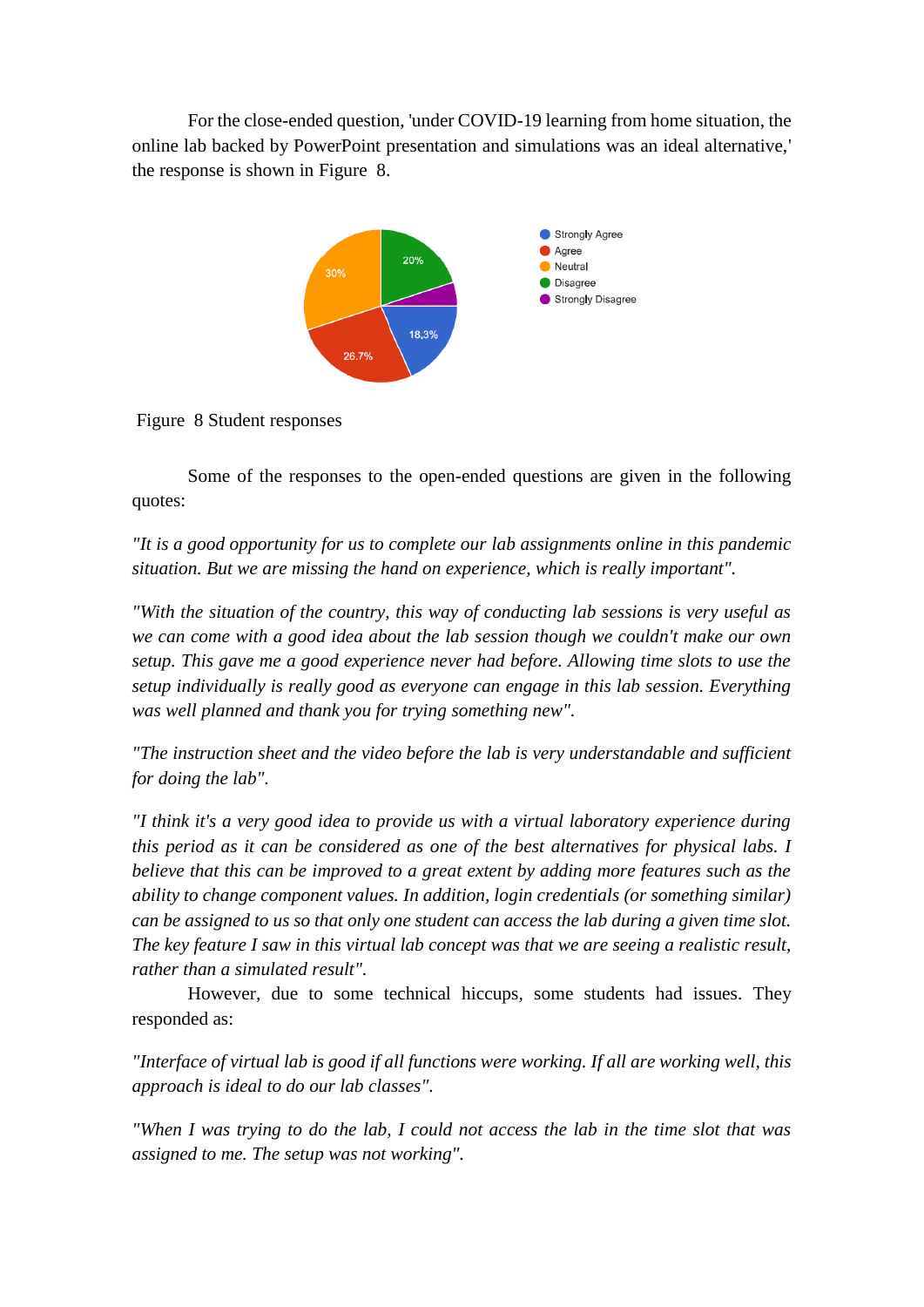*"The values of voltage, current and the power factor were correctly updating, and the "Add/Remove Capacitor" button was working. The only problem was that we were not able to access the oscilloscope screen due to a connection error. It would have been a really good experience if we were able to connect to it and obtain the necessary readings".*

*"There were some connection issues at the beginning. But later on, everything was fine and successfully finished".*

# **5. Conclusions**

It was recognized by many Engineering educators that processes associated with some modules could not be delivered effectively through the online environment. Moving on to the online mode for laboratory experiment during the COVID-19 pandemic was new to many educators, and often they had doubts about the planning and delivery of laboratory experiments. Considering these facts, this paper presented a theoretical framework based on experiential learning to plan and deliver experiments online. Since a laboratory session online should be shorter, the proposed theoretical framework ideally suited to deliver laboratory session in a number of shorter activities. A case study based on the power factor correction was used to demonstrate the planning and execution of the proposed delivery mode. Students' performance was compared before and after the online mode of delivery, and it was found that students' performance was improved when the laboratory activity was conducted as described in this paper. Students' opinion about this mode was obtained using an online questionnaire. In general, students like the idea of a remote lab and the way it was delivered. A few issues with the laboratory setup were also highlighted. It was recognized that a better way of accessing the oscilloscope is important, and latency should be improved.

### **Data Availability**

No additional data were used to support this study.

### **Conflicts of Interest**

The authors declare that there is no conflict of interest regarding the publication of this paper.

### **Funding Statement**

This research was not funded.

### **References**

- Adedoyin, O. B., & Soykan, E. (2020). Covid-19 pandemic and online learning: The challenges and opportunities. *Interactive Learning Environments*, *0*(0), 1–13. https://doi.org/10.1080/10494820.2020.1813180
- Almeida, A. M. d, Fernandes, J., Pascoal, M., & Pereira, S. (2009). Experiential Learning in Science: Getting the Laboratory Inside the Classroom Using the Web. *2009*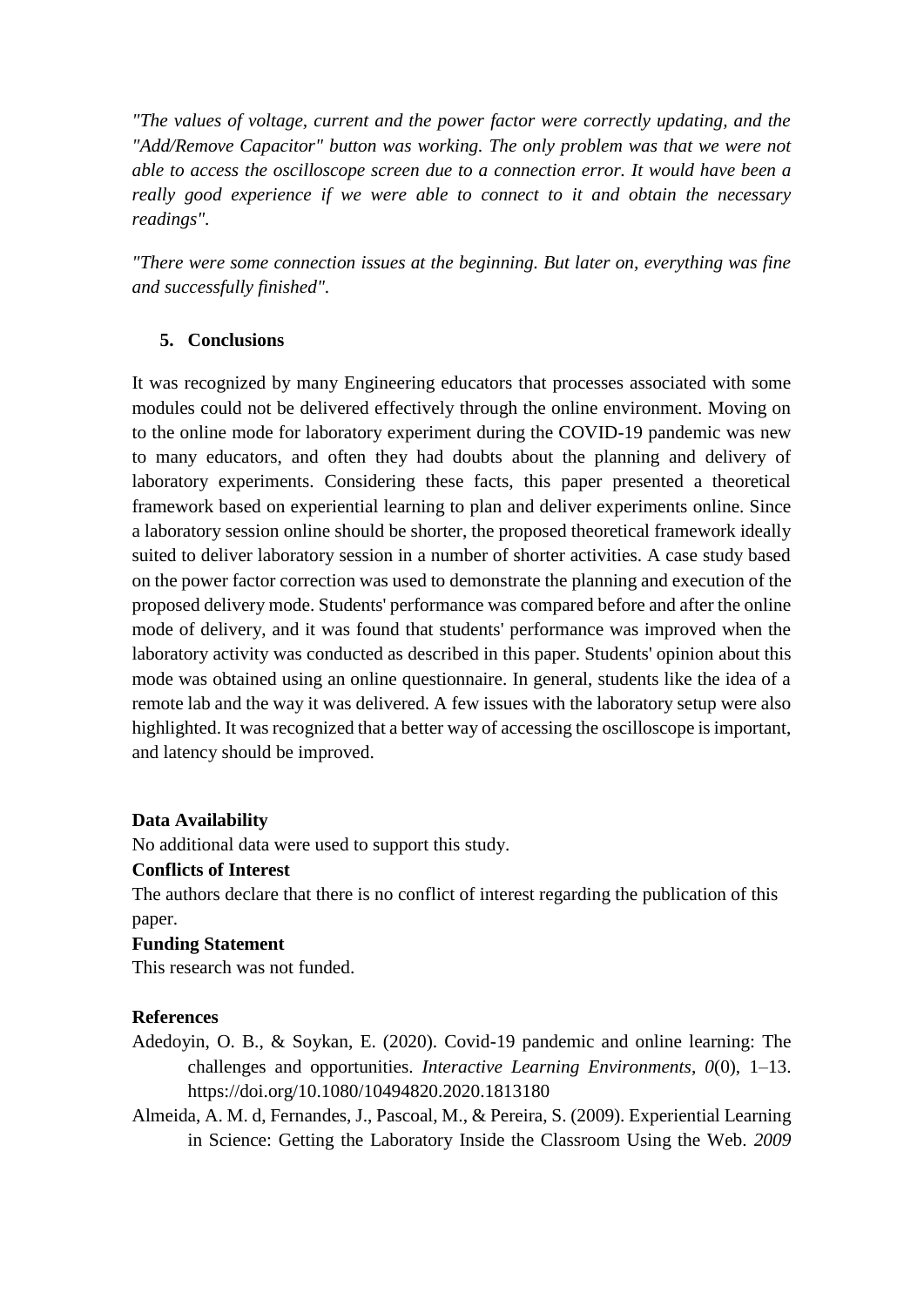*Ninth IEEE International Conference on Advanced Learning Technologies*, 327– 328. https://doi.org/10.1109/ICALT.2009.173

- Balamuralithara, B., & Woods, P. C. (2009). Virtual laboratories in engineering education: The simulation lab and remote lab. *Computer Applications in Engineering Education*, *17*(1), 108–118. https://doi.org/10.1002/cae.20186
- Basilaia, G., & Kvavadze, D. (2020). Transition to Online Education in Schools during a SARS-CoV-2 Coronavirus (COVID-19) Pandemic in Georgia. *Pedagogical Research*, *5*(4). https://eric.ed.gov/?id=EJ1263561
- Bourne, J., Harris, D., & Mayadas, F. (2005). Online Engineering Education: Learning Anywhere, Anytime. *Journal of Engineering Education*, *94*(1), 131–146. https://doi.org/10.1002/j.2168-9830.2005.tb00834.x
- Chai, H., Priestley, M., Tang, X., & Ravishankar, J. (2020). Implementation of Microgrid Virtual Laboratory in a Design Course in Electrical Engineering. *2020 IEEE International Conference on Teaching, Assessment, and Learning for Engineering (TALE)*, 509–515. https://doi.org/10.1109/TALE48869.2020.9368350
- Collins, J. T., Knapper, J., Stirling, J., McDermott, S., & Bowman, R. (2021). Modern Microscopy with the Web of Things: The OpenFlexure Microscope Software Stack. *ArXiv:2101.00933 [Physics]*. http://arxiv.org/abs/2101.00933
- Das, S. (2018). Design and Implementation of MATLAB-Simulink Based Solar Cell Modeling and PV System Design Exercises for Advanced Student Learning. *2018 ASEE Annual Conference & Exposition Proceedings*, 30263. https://doi.org/10.18260/1-2--30263
- Ertugrul, N. (n.d.). *New Era in Engineering Experiments: An Integrated and Interactive Teaching/Learning Approach, and Real-Time Visualisations*. 13.
- Feisel, L. D., & Rosa, A. J. (2005). The Role of the Laboratory in Undergraduate Engineering Education. *Journal of Engineering Education*, *94*(1), 121–130. https://doi.org/10.1002/j.2168-9830.2005.tb00833.x
- Feisel, L., Peterson, G. D., & Emeritus, D. (2002). *A Colloquy on Learning Objectives For Engineering Education Laboratories*. https://doi.org/10.18260/1-2--11246
- Ferreira, J. M. M., Costa, R. J., Alves, G. R., & Cooper, M. (2002). *THE PEARL DIGITAL ELECTRONICS LAB: FULL ACCESS TO THE WORKBENCH VIA THE WEB*. 6.
- Goldberg, H. R., & Dintzis, R. (2007). The positive impact of team-based virtual microscopy on student learning in physiology and histology. *Advances in Physiology Education*, *31*(3), 261–265. https://doi.org/10.1152/advan.00125.2006
- Gorghiu, G., & Santi, E. A. (2016). *Applications of Experiential Learning in Science Education Non-Formal Contexts*. 320–326. https://doi.org/10.15405/epsbs.2016.11.33
- Hasan, B., Al-Quorashy, Y., Al-Mousa, S., Al-Sahhaf, Y., & El-Abd, M. (2020). V-LAB – The Virtual Electric Machines Laboratory. *2020 IEEE Global Engineering Education Conference (EDUCON)*, 72–77. https://doi.org/10.1109/EDUCON45650.2020.9125349